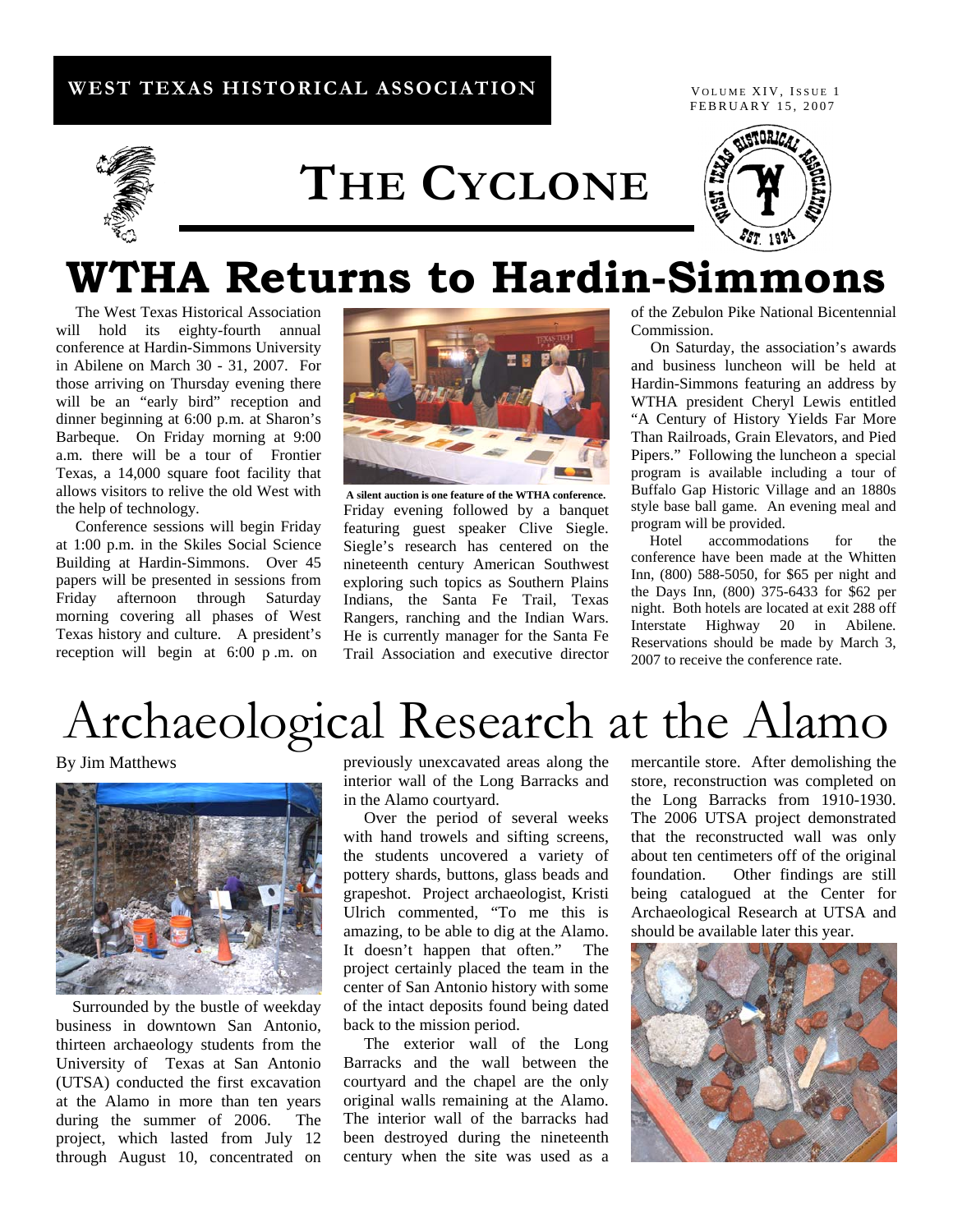## From the Executive Director



Dear Fellow Members:

Snow fall in West Texas always conjures images of the famous blizzards of 1885- 1887 when the open range cattle industry died. While these winters are legendary in our history we must remember the winter of 1898-1899 which is still the coldest on record. In February 1899 a norther hit the state that left an indelible imprint on the memory of Texans. While Tulia officially recorded a low of -23 degrees F on February 12, 1899, unconfirmed sources said it was more like -31 F. Nonetheless, it still stands as the state's all time low. As the front pushed southward Abilene recorded -23 degrees F, Denison -11 , and Corpus Christi a balmy 11. Trains stalled, people froze and fires erupted from overheated stoves. As far south as Laredo and San Antonio, livestock and rivers froze. At Port Aransas along the coast the boat harbor froze solid. Well, winter is almost over this year. We've enjoyed some snow and rain, but we are definitely looking forward to spring. With that bit of optimism, I feel warmer already in spite of our "balmy" 12 degrees and light snow.

 The 2007 Annual conference is shaping up nicely. Tiffany Fink, Don Taylor, B. W. Aston, Robert Hall, and Freedonia Paschall have planned an outstanding meeting. The conference events and schedule are listed in the newsletter and at our Online page—WTHA.org. At this year's Friday night banquet Clive Siegle will give our after dinner talk entitled-- Cibolos and Shaggies: El Mundo Of Cook, The Hide Man." Siegle is a historian whose teaching and research has centered on the 19th century American Southwest and has explored such topics as Indian tribes of the Southern Plains, the Santa Fe Trail, the Texas Rangers, bandits, gunfighters, cattle trailing and ranching, and the Indian Wars. He is currently doing a comparative study of the Cibolos and the buffalo hunters in the southern plains. He is the Association Manager for the Santa Fe Trail Association, and the Executive Director of the Zebulon Pike National Bicentennial Commission.

See you in Abilene,

Tai

## **Mallet Ranch Development and Preservation Update**

## Christena Stephens

 The Headquarters of the historic Mallet Ranch, established in 1895 in Hockley County, Texas, remain virtually intact from the ranch's early days, and the buildings provide an excellent site for West Texans to link to their past. With the initial funding provided by the CH Foundation, the Mallet Ranch Development and Preservation Project has spent the past year researching the preservation and development potential of the Headquarters and ancillary structures, as well as making new discoveries at the site.

 After evaluations, consultations, presentations, and site visits to other facilities, this study concluded that preservation and development of the site *in situ* would afford the best opportunity for students and visitors to identify with the true ranching history of early West Texas.

 The project has made some interesting discoveries. For instance, the foreman's house was originally thought to have been moved to the ranch in the 1960s. An on-site evaluation by local volunteers in October 2006 discovered that the house had actually been built at the ranch in the early  $20<sup>th</sup>$  century. It had been remodeled so many times that it was literally in disguise. History can hold the most fantastic surprises.

 As of January 2006, numerous professionals, companies, and volunteers have offered specific services to help this project come to fruition. A total break-down of inkind services is as follows: Professional services – 178 hours valued at \$6,507.00; Volunteer services – 74 hours valued at \$1,334.00; Research services - \$2,156.59; and allowance for miles driven - \$2,434.32. These amounts total more than \$12,400.00. The numbers represent the enthusiasm and dedication of individuals who want to see this project succeed.

 A rare and priceless treasure for West Texas, the Mallet Ranch Headquarters and its pristine landscape will provide exceptional cultural and natural resources to area students and adults. Over the months ahead, the preservation project will be seeking funding and volunteer support from the West Texas historical and cultural community.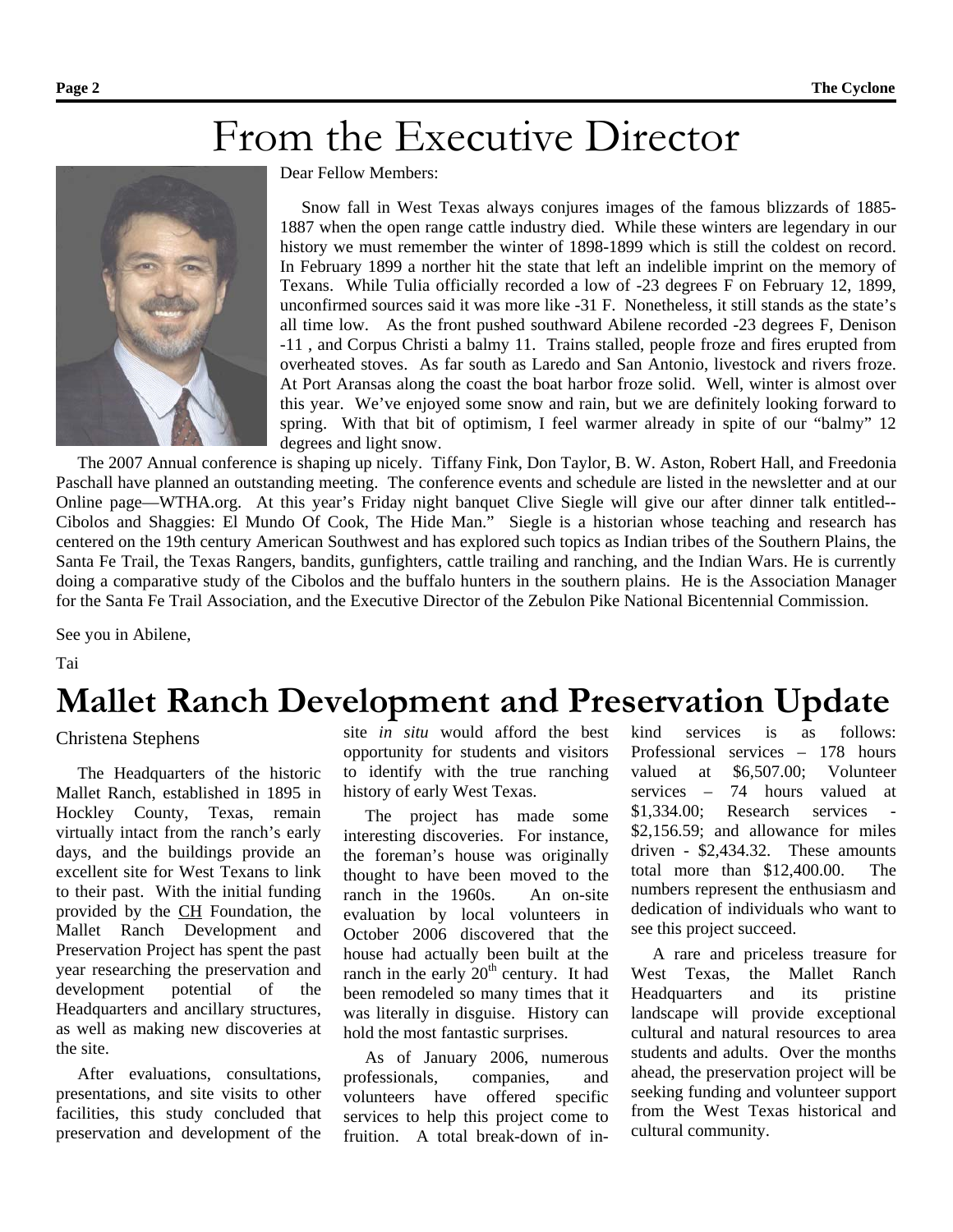# **Experiences of a Pioneer Doctor**

by Dr. P. C. Coleman

## *[Reprinted from the 1931 Year Book.]*

 I was born in Rutherford County, Tennessee, January 2, 1853. I received my medical training at the University of Louisiana, graduating with the class of 1874. For seven years I practiced medicine in my home county in Tennessee, then came to Texas and located at Colorado [City] in January 1883. I tried out the advice which I have often given to young doctors, (they were not all peaceful in those namely: go where you would like to live; stay there and starve it out until you get a start.

 At that time Colorado claimed about abandoned after a few years. There return with me riding with me in my time, and I had plenty of competition.

extended more than a hundred miles.

but we designated some of them by a going to take a deputy or two and broken limbs, adjusting fractures and



days) removing bullets. We used ether afternoon and traveled continuously and chloroform only; no local anaesthesia was known at that time.

5,000 persons, a large number of whom will illustrate some of the difficulties given up his plan to compel me to help were transients—going and coming. It we encountered in ministering to the capture my guide, but so far as the was a railroad town and a great cattle needs of people so far away before we effects on my nerves were concerned shipping center. I might add that had telephones or even roads. One he might just as well have gone Colorado had street cars as early as day, about noon, a rider came in with through with it. During every moment 1884. The idea was to build out to an an urgent call that I visit a sick woman of the journey, or at least during the addition, which is now the east part of who lived at a ranch just south of the first ten or twelve hours of it, I was town near where the standpipe now is. location of Lubbock, a hundred miles expecting the officers to try their ill-They were horse drawn and were away. In cases like this the rider would advised plan. were fifteen doctors in Colorado at that buggy and leading his horse. In fact, it the sick woman was, I observed that My field of practice was a vast area; order to show me the way to the home Later I learned that the rangers were on the north it extended to about where of the patient. As I was about ready to then after him and that he had heard of Lubbock now is—about one hundred leave town with the messenger, who it. He made his escape at that time, miles; on the south it extended some was now to ride with me and be my was arrested later, tried for murder and forty miles, or about half way to San guide, the sheriff called me aside and acquitted. I found the ranchman's wife Angelo; to the east it did not extend so inquired if I knew the man I was about suffering with chronic kidney trouble. far, since the doctors at Sweetwater had to leave with. I knew nothing about She recovered from that particular some of that practice, but to the west it him, but the sheriff informed me that attack. At that time people had pretty much Then, to add to my disturbed state of extended journeys if we had not been the same diseases that they now have, mind, this officer explained that he was sure of the cooperation of the different name. Rheumatism and waylay us on the road, admonishing me exhausted, we simply left them with pneumonia were common. In the way to knock the fellow's gun aside if he some ranchman, took from him a fresh of epidemics, small pox, brought in tried to make a fight. I did not like this span and went on our way. By the time from Mexico, was common and was plan and told the sheriff so. The man we had reached our destination and dreaded. There was very little typhoid. had made the long hard ride on an returned, our jaded team would have Most of my long trips to ranches were errand of mercy; it was none of his rested and be ready for the trip in the to treat injuries to cattlemen—setting relations who were ill, but the wife of opposite direction. The cow men of was often necessary that he do this in my guide did not enter the house. he was a "bad man" and "wanted." the ranchman he had been working for the west were a generous lot. I can not

or, at least, putting up with; and the fellow had placed his freedom and possibly his life in peril as an act of gratitude and kindness.

 Furthermore, I did not relish the thought of taking part in a pistol duel where I could not participate in the firing and yet might be shot by either party. I pled with the sheriff to give up his crazy idea, but he never did agree to do so.

A trip I made in the winter of 1886 morning. My sheriff friend had really We left about one o'clock in the (except for one or two stops to change horses) until sunup the following

When we arrived at the ranch where

 We could not have made these When our teams were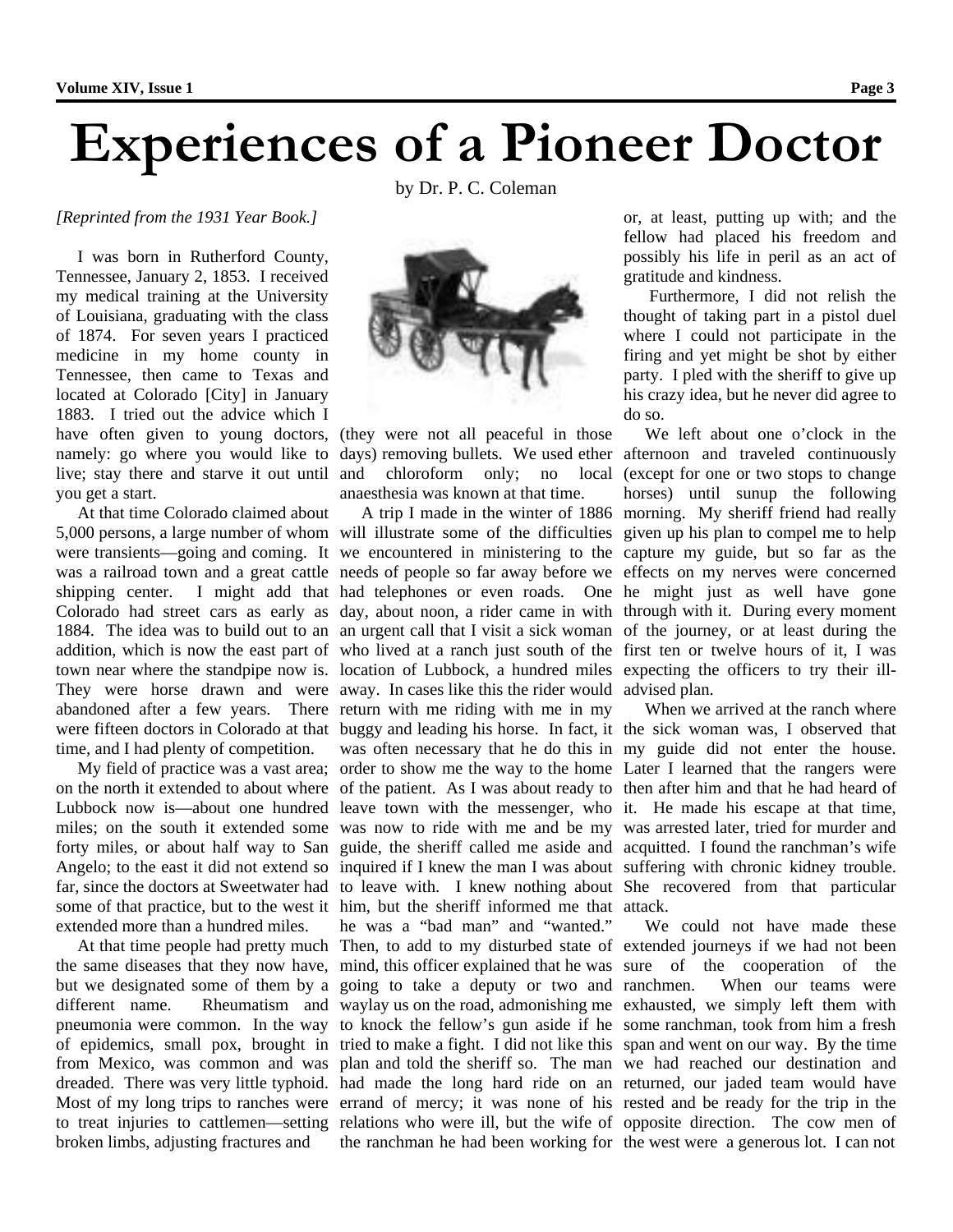recall a single instance where they ever of my buggy to select my route. (There he could live but a few minutes. They fifty miles away. He took three dollars from the river bank proper. But I

and returned with three dollars.

 On another occasion a rider came found a door opening into a dug-out. ear, this is, torn back and left hanging from a ranch about seventy-five miles After I had seen to the wants of the at the back of her head. She also had north of Colorado to call me to minister baby (suffering with some temporary been dragged through the sand, trash to a fellow cowboy who had been trouble) the family gave me the choice and grass burrs. I cleaned the exposed thrown from his horse and suffered the bed. This was on the ground under the parts, replaced the scalp and she made fracture of his collar bone. The man bed on which the sick baby lay. This a complete recovery. She also is still who came for me weighed one hundred dug-out was about fifteen feet square living. and eighty pounds. His pony carried with low ceiling, but twelve persons him in a continuous jaunt to Colorado, occupied it that night! where he was tied behind my fresh team of horses and started out almost immediately for the ranch seventy-five miles away. He made the return journey without great difficulty, making all told one hundred and fifty miles within about twenty hours with only about an hour's rest. Horses were tough in those days and men had to be tough also. I never rested on such journeys unless the condition of the patient made it imperative that I stay some remarkable cases of recovery. sometimes baffled by diseases which awhile; and then there was generally Once when a few courageous souls we can now overcome. No doubt very little rest. Ordinarily as soon as I were just beginning to farm in this many a patient died with "lock bowel" had looked after the patient, I began country in the late eighties or early my return journey. Other patients were nineties, a boy about twelve years old appendicitis operation. sure to need me. At that time (1883) was seriously injured while plowing. there was almost "nothing" north of For some reason or other, perhaps to sure in those days. "Prompt pay and Colorado, just a box store at Snyder, no make some adjustment, he got in no questions" was the motto for both doctor there.

even hesitated to do all in their power were no roads. In fact most of my had not moved him; he was lying on to help us along. It was a part of the country traveling was done by simply the ground at the place where his body unwritten law of the West that a doctor selecting a course and following it.) had been thrown loose from the plow. should be given aid without stint in After we had made a long and tiresome We improvised a stretcher out of an old such cases. In fact, these people were journey with many turns the boy finally door shutter and carried him to the liberal with everybody and hospitality said, "This is the place." In the house. I cleaned the parts and replaced prevailed generally. A friend of mine darkness it seemed to me that there was them, closed the ugly cut with stitches once told me about a trip he took to a nothing whatever in the vicinity except and the boy made rapid recovery. He point in New Mexico two hundred and a bank of bluff set back a short distance is living yet. and seventy-five cents along, spent hitched my team, took my medicine a cart when her horse ran away. She seventy-five cents on the entire journey case and followed him down this bluff. was thrown into a wire fence and her Near the bottom of the steep incline we scalp completely torn away from ear to



Sometimes when I found it he was using. The team ran away and generally able to pay. As the country necessary or expedient to spend the he was caught on the point of the plow become more thickly settled we were night at a home where I had called, the and drug about two hundred yards. not paid so promptly. It was not that conditions were not such as to make it The point of the plow had penetrated the farmers were less ready to pay than easy to sleep. In this connection I the abdomen and when they found him, the cowmen, but rather that a larger recall a trip I made during 1900 or his intestines were out of the body percentage of them were not able to do 1901 to see a sick child at a place on cavity covered with dirt and trash. I so. the Colorado River about forty miles arrived there about two hours after the between the team and the turning plow

In 1887 a woman was thrown from

In my long practice I have known Naturally in those early days we were The pioneer physician found it necessary to engage in all kinds of medical practice. No doctor could rigidly follow a specialty. Of course, we all pulled teeth in those days. I have pulled teeth for people who came from as far away as New Mexico, one hundred or one hundred and fifty miles. One dollar per tooth was the price then. Naturally we all took maternity cases. It has been said that I have officiated at the birth of two thousand children. who could be saved today by a simple

> The doctor's pay was prompt and doctor and patient. The cowmen were

south of town. It was a dark night and accident and found the lad pulseless express my appreciation and love for the boy who came after me rode ahead and almost dead. We did not think that the old West Texas pioneer population. I never lose an opportunity to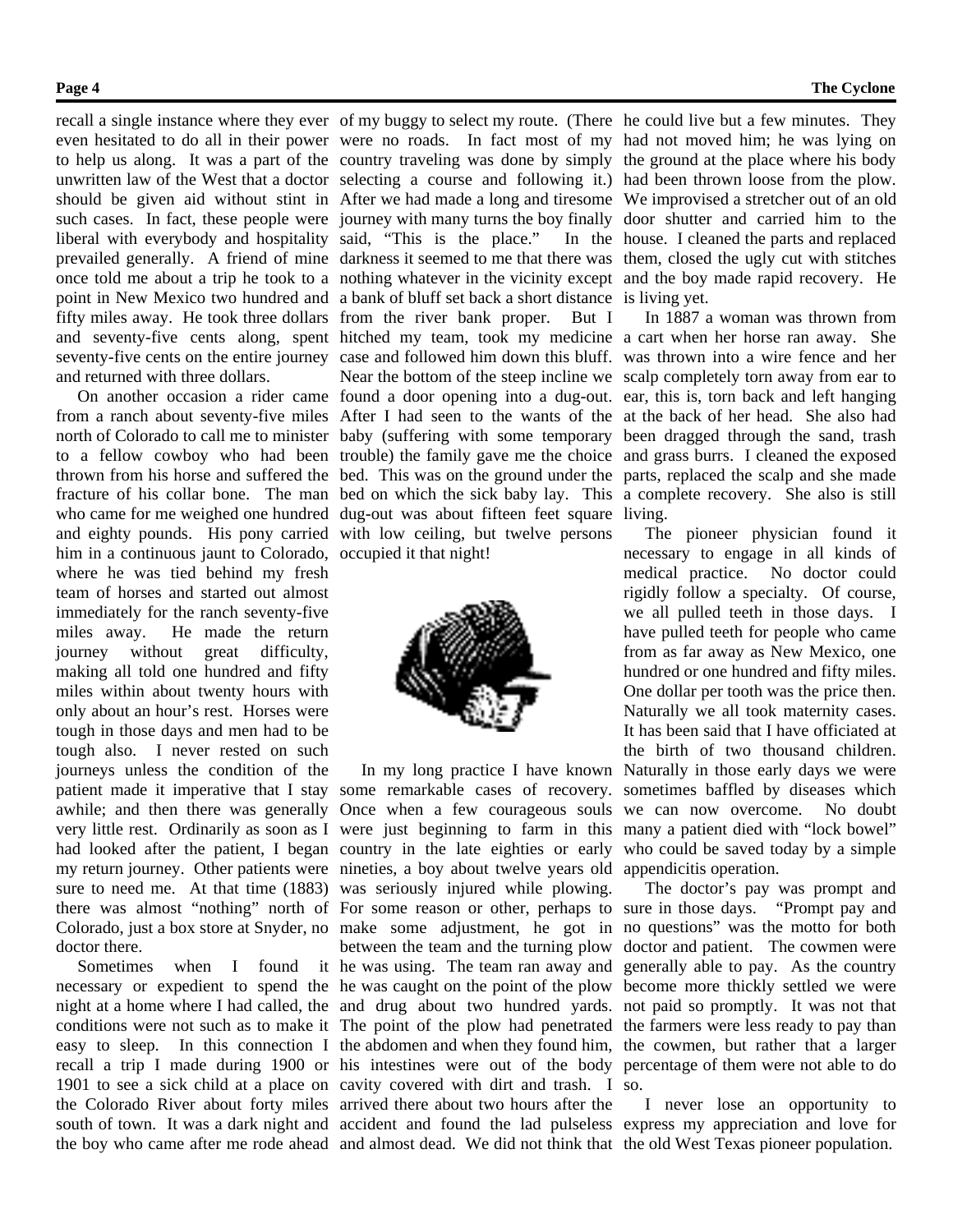friend.

*[Dr. Coleman was recognized as one of leading doctors in early West Texas. He was elected president of the State Medical Association in 1895 and was a member of the American Medical Association and a Fellow of the* 

**FORT CONCHO** 

Robert F. Bluthardt

Fort Concho National Historic Landmark in San Angelo enjoyed a successful 2006 with many site improvements and public programs.

 $and$  *regional activities.* 

The site reconstructed the "company street" on the post's north side, the 1870s style walkway that parallels Barracks Row. In addition to recreating the authentic appearance of the fort's past, this pathway improves visitor accessibility to all four barracks structures.

The fort also made improvements to its Bay 3/Stables Block space on Archaeology Society, and Flipper Street. This historic space has been adapted as a meeting and function hall with a 600-person capacity. The original 1870s walls have been preserved and the space now hosts various special events throughout the year.

Christmas at Old Fort Concho celebrated its 25th edition on December 1-3 events and invites all Cyclone with 18,000 visitors drawn from many Texas communities, a dozen states readers to visit the site. and a few foreign countries. A new chuckwagon camp, and expanded Winter Rendezvous on the Parade Ground, and a special photo display marking the previous twenty-four Christmas events were among the many activities that weekend. The tradition Rotary Barn Raising evening on Thursday, November 30, was enjoyed by 200 guests who heard a medley of very talented San Angeloans as scheduled entertainer, Red Steagall and his two band members, were trapped by icy roads in their various homes in North Texas and Oklahoma!

Fort Concho celebrated a new event in July with its National Cowboy Day Celebration in conjunction with the San Angelo Convention and Visitor's Bureau and the San Angelo State Park. The Bureau held a cowboy dance, the state park had a cowboy breakfast and church service, and the fort held a cowboy concert, a western movie festival, and living history and western artifacts displays.

The fort also received a national award for its restoration of Officers' Quarters 7 from the American Association for State and Local History. Officers' Quarters 7 will receive from a local scholar a new book collection on frontier/Southwestern history with the eventual re-location of several thousand volumes.

They were the most generous people in *American College of Surgeons. He Agriculture and Mechanical College*  the world, and they never betrayed a *participated in the work of county and movement from 1916-1923 – a district medical societies of his section movement which led to the since their organization. Likewise, he establishment of Texas Tech College was associated with many community (now Texas Tech University). For president of the Colorado Chamber of the Board of Trustees of Austin Commerce for over twenty years; he College. He enjoyed relating accounts was president of the West Texas of early activities in West Texas.] twenty-five years, he was a member of* 

> Lastly, Fort Concho was pleased to host guests from five different state and national historical groups in 2006: the Texas Downtown Association, the Order of the Indian Wars, the Texas Old Missions and Forts Association, the Texas Preservation Texas.

> The fort has already posted on its web site at www.fortconcho.com its expected 2007 programs and



**The WTHA Board during a tour at their 2006 fall meeting.**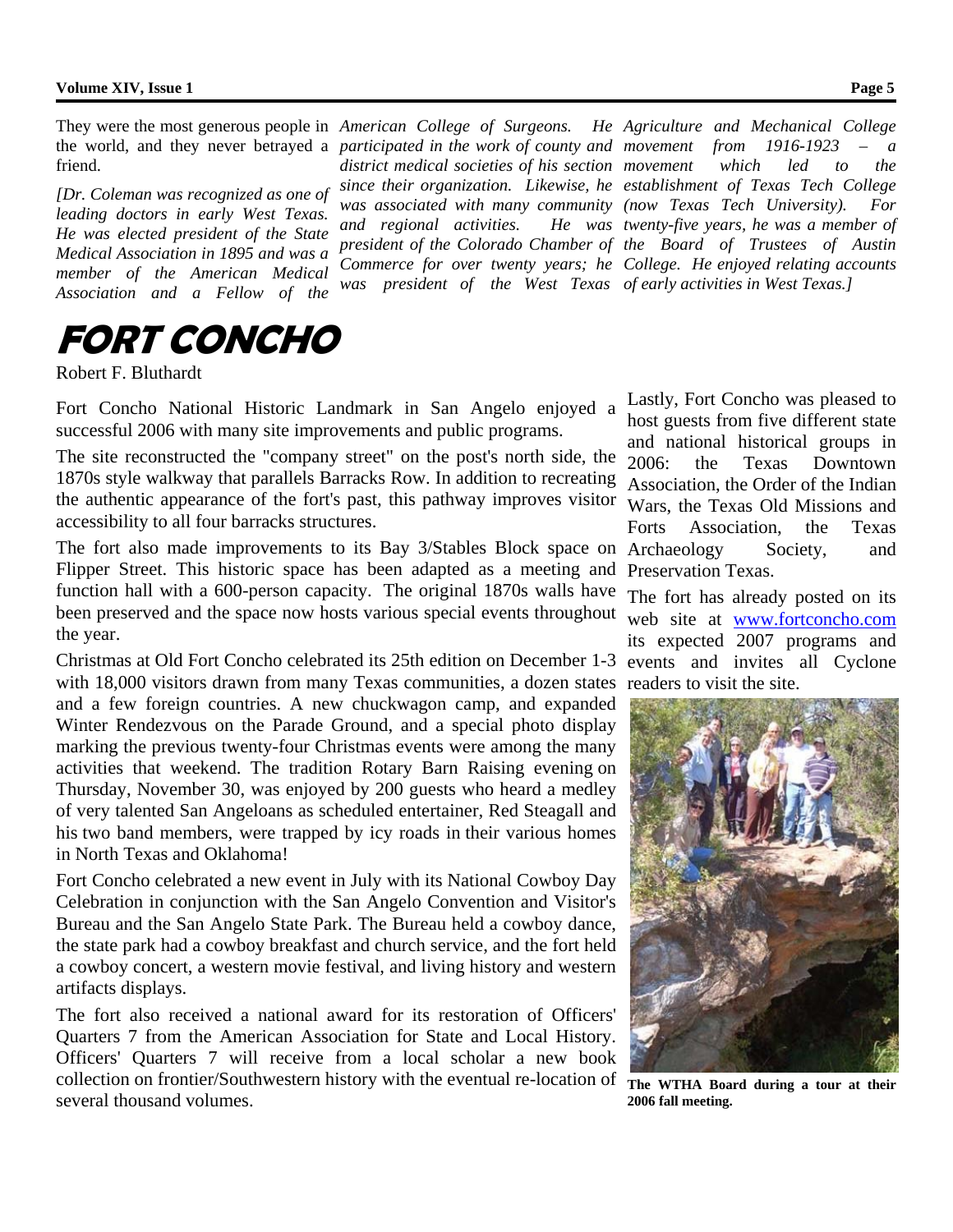## News From Around West Texas

**Dr. Jean Stuntz**'s book, *Hers, His and Theirs: Community Property Law in Spain and Early Texas*, has recently received three awards - finalist for the Liz Carpenter Award for best book on Texas Women published in 2005; Presidio La Bahia Award for best book on Spanish Colonial Texas; and best book on Spanish Texas by the Texas Old Missions and Forts Restoration Association and the Texas Catholic Historical Society.

**Gene Preuss** has received a Formby Research Fellowship at the Southwest Collection. The Formby fellowship provides a \$2,000 per month stipend for short-term fellowships of 1-3 months to researchers residing outside the Lubbock area. He is doing research on Lauro F. Cavazos and Hispanic Education. Preuss also began serving on the Faculty Advisory Board to *Foundations: An Undergraduate Journal in History*, published at The Johns Hopkins University. The journal is published freely and online biannually.

**Bob Burton**'s story, "Little Office on the Prairie: A Discourse Upon Portable Towns, Commuter Trains, and Mr. Batman," appeared in the JAN-FEB-MAR 2006 issue of the Midwest Historical & Genealogical Society's *Register*.

**Kenneth W. Davis** published "The Lore of Retirement and Extended Care Facilities," in *Folklore In All of Us, In All We Do*, Publication of the Texas Folklore Society. Davis has also been reappointed as member of the Lubbock Country Historical Commission for 2007.

**AWR "Rusty" Hawkins** has had an article, "Alson Asa Meredith, A Man on Fire," accepted for publication in Panhandle*-Plains Historical Review* in early 2007. He will soon finish his doctorate at Texas Tech with a dissertation on the Italian Resistance during World War II.

In 2007 and 2008, **Bruce A. Glasrud** will publish three books: with James M. Smallwood, *African Americans in Texas History: An Anthology* (Texas Tech University Press); with Michael N. Searles, *Buffalo Soldiers in the West: A Black Soldiers Anthology* (Texas A&M University Press); and with Merline Pitre, *African American Women in Texas: A History* (Texas A&M University Press).

**Dr. Rodney L. Preston**, former Horn Professor and holder of the first Thornton Chair in Animal Sciences at Texas Tech, has published a biography about Dan Thornton entitled, *Stetson, Pipe and Boots, Colorado's Cattleman Governor.* Trafford Publishing printed the biography in 2006 and more information can be found at: www.trafford.com/05-2077. Dr. Preston has books for sale (\$35 plus \$3 shipping and handling). His address is: 191 Columbia Court, Pagosa Springs, CO, 81147-7650.

**Barbara Barton** published *Stagecoach Lines and Freighters of West Texas*, which tells about the many stage lines that crisscrossed West Texas until 1910. Problems with outlaws, cantankerous mules, and swollen streams added to the drivers' challenges. She also includes the freighter who was the precursor of the trucking industry seen today. This book can be purchased for \$17.95 plus handling. Contact by mail: Barbara Barton, Box 6, Knickerbocke**r,** TX 76939 or inquire by email: bba7303@aol.com

**Marty Kuhlman** has published a historical novel entitled *Barriers*. It is found on the website publishamerica.com and then by searching for Kuhlman.

**Paul Carlson** was elected to membership in the Philosophical Society of Texas.

**Brenda L. Haes,** former Texas Tech University Southwest Collection/Special Collections Library Assistant University Archivist, is now Curator of Collections for the new Tohono O'odham Nation (formerly known as the Papago) Cultural Center and Museum on the tribe's reservation in Arizona, southwest of Tucson.

**Dr. Scott White** is taking over as construction liaison for all National Ranching Heritage Center building and remodeling projects. He will also serve as assistant editor of the *Ranch Record* and be responsible for several recurring areas of the magazine. Another employee, **Spence Miller** was named exhibit designer/fabricator. This came following his outstanding work designing and building sets for two of the NRHC's recent exhibits. **Robert Tidwell**, registrar, takes on the temporary job of heading a project that will make available iPod tours of the museum's exhibits and historical park. The podcasting project is funded by Texas Tech University. Committee members are **Jim Pfluger**, budget; **Christy Lemons,** education; **Marsha Pfluger,** scriptwriting; and **Whitney Barro**n, Web technology.

**Glenn Dromgoole** has resigned as senior editor of State House Press and McWhiney Foundation Press at McMurry University, effective Dec. 31, 2006.

**Fort Chadbourne** has received an anonymous donation in the reconstruction of the Double Officer's Quarter building. Archeology work will begin in mid-March and reconstruction shortly after.

A collection of rare paper money from the Mexican Revolution has been donated to the **West Texas Collection** at **Angelo State University** by a Dallas collector and his wife. **Elmer and Diane Powell** donated the 676 individual pieces of money to the collection. Appraised at more than \$90,000, the collection includes paper currency printed between 1910-17 during the turbulent years of the Mexican Revolution.

The **West Texas Collection** also acquired two new collections which significantly enhance its holdings on Mexico and the Mexican Revolution. This acquisition came through the purchase of a major collection of photo postcards and other materials concerning the borderlands between the 1870s and 1940s. The collection includes books, railroad brochures, photograph albums, pamphlets, posters, maps and other ephemera. The purchase was made possible through an anonymous gift to the Friends of the Porter Henderson Library and WTC.

The **Dodge Jones Foundation** and the **Dian Graves Owen Foundation** awarded the **Abilene Library Consortium** \$2.2 Million dollars to begin a Digital Archives project. The group will build a digital repository to preserve and present historically significant materials that tell the stories of people in their communities. This repository will be available to the public and to each home institution. The Abilene Library Consortium consists of Abilene Christian University, Abilene Public Library, Hardin-Simmons University, McMurry University and Howard Payne University.

In November 2006, the fourth **student archeological dig** took place at **Mott Creek Ranch** near Matador, this time involving fourteen Andrews Middle school students, their science teacher, digmaster Rick Day, and adult sponsors and volunteers. The controlled excavation is uncovering information about a late pre-historic bison processing camp along the headwaters of the Middle Pease River. Students are trained in excavation techniques, gridding, mapping, identification and preservation. The on-going project is a fund raiser for the Motley County Museum, Matador.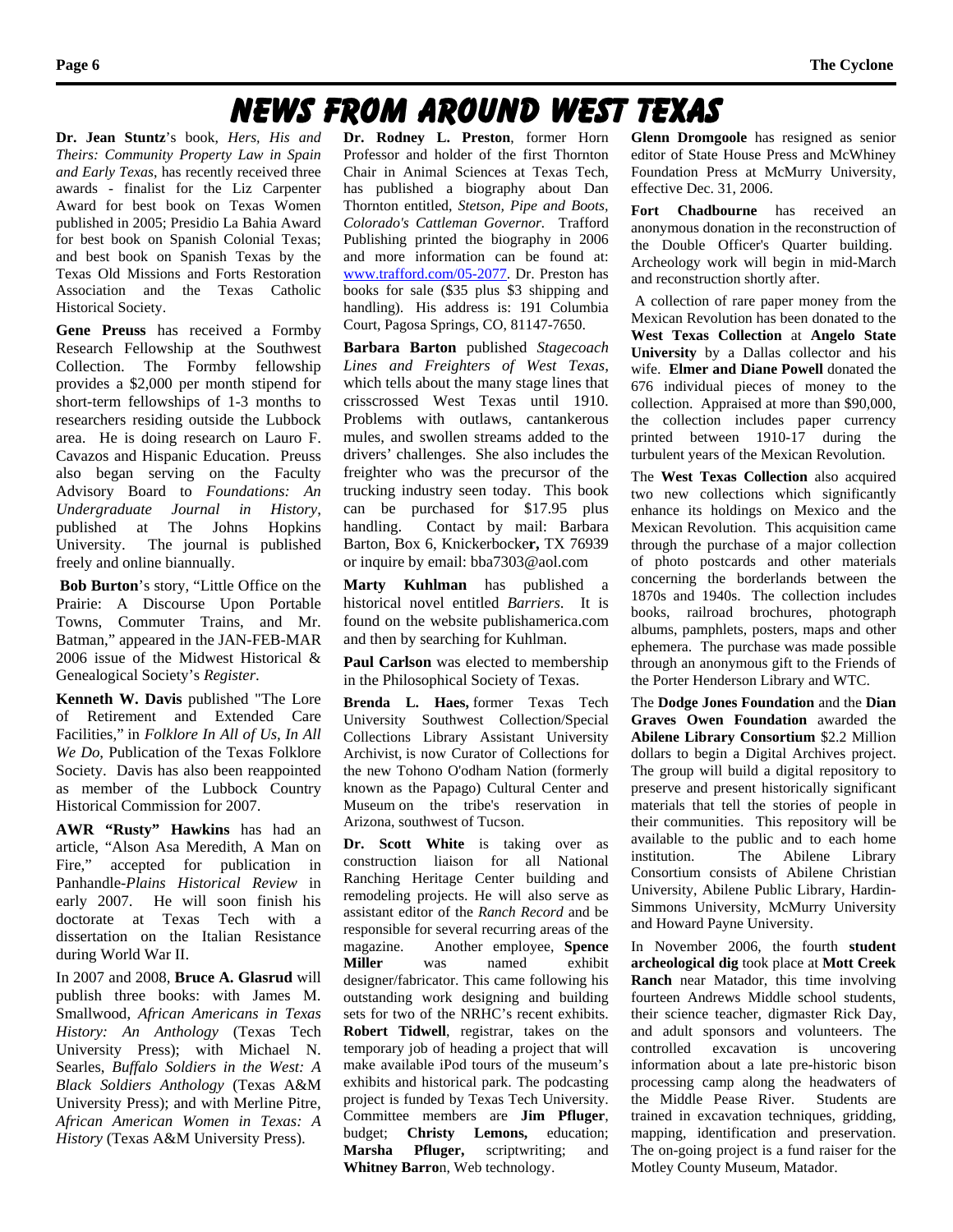The **Crockett County Historical Commission** dedicated a historical marker for Camp Melvin and the Pontoon Crossing of the Pecos River on Saturday, October 14, 2006. Camp Melvin was a sub post of Ft. Stockton in the 1870s. Pontoon Crossing was the most used crossing of the Pecos River by wagon trains and stage lines until the railroads were completed in 1883.The historical marker is located at a picnic area on State Highway 349 approximately half way between Iraan and Rankin.

## **100TH ANNIVERSARY CELEBRATIONS**

**Hamlin** will be celebrating her 100th Anniversary as an incorporated town on *June 8-10*. There will be historical topics discussed as symposium-type venues, along with activities for the entire family. They are offering a special commemorative calendar with early-day 8 x 10 photos for each month that date back to 1906; these are available for \$10.

A Wichita County Community kicked off its centennial celebration year on January 26. **Electra** will turn 100 this October and the Electra Chamber of Commerce has been preparing a long calendar of events celebrating the milestone.

Dr. Jerry Marshall of the **Rotan** Centennial Celebration committee reports the city had a reception on January 20 to mark the date when the post office went into operation. They will hold a two-day celebration later this year on *June 22-23*.

## **UPCOMING EVENTS**

*March 1, 2007*. 6-9 pm. The West Texas Collection at Angelo State University and The Railway Museum of San Angelo located at the Historic Orient-Santa Fe Depot are having a joint **opening of a new display on the Kansas City, Mexico & Orient Railway**. The WTC's display will consist of original documents dating from the inception of the railway through the purchase of the KCM&O by Santa Fe. These items are a part of a large collection donated to the WTC by Robert Pounds of Temple, Texas.

*March 24, 2007.* **Bridging National Borders in North America Symposium**, Southern Methodist University, Dallas. An international group of scholars will discuss the history of borderlands in North America. In the past century "Borderlands" has become shorthand for the U.S. Southwest and the Mexican north, yet little attention has been paid to the border dividing Canada and the U.S. despite a rich history. This conference aims to correct that oversight. Sharing knowledge on First Nations

peoples, labor migration, industrial growth, political policies and environmental trends, this conference will illustrate how the shared histories of Canadians, Mexicans and Americans hold lessons for all North Americans and beyond.

*April 21, 2007.* **Permian Historical Society** meeting at the Petroleum Museum in Midland. The annual will be available as well as stories about desegregation, growing up in the oil field, plus stories from 90+ year old members and the awarding of Fellows to four members, Paul Patterson, Elmer Kelton, Ross McSwain and Patrick Dearen. For information contact Peggy Kelton PeggyKelton@hughes.net or 432-652- 8738 or Box 901, McCamey, TX 79752.

*April 28, 2007.* **Ranch Day 2007**, National Ranching Heritage Center, Lubbock. 10 a.m. to 4 p.m. Theme for the 37th Annual Ranch Day is "Home Runs on the Range." It will feature exhibition games from the vintage base ball (spelled as two words in 1883) team, The Buffalo Chips, from Buffalo Gap, Texas. Other events include "The Ranch Hand Experience," an interactive program for young visitors, a stick-horse rodeo, and springtime events such as a cakewalk, a Maypole dance, gardening and kite-making. Music for dancing in the McLaughlin Arbor and the aromas of chuck wagon beans, biscuits and coffee will fill the air in Proctor Park.

*May 4-6, 2007.* **Celebrate the Western Trail**, Vernon. This celebration marks the final dedication of a Western Trail marker in Texas and presents a celebration of the history of the Great Western Trail. Activities include an art show, chuckwagon breakfast and barbecue, parade of flags and a Trail Drivers Ball—dinner, dance, and auction. For more information contact Sylvia G. Mahoney 940-357-1269 or Jeff Bearden 940-839-7276.

*May 5, 2007.* **Fort Chadbourne Living History Event,** Bronte. For more information call 325-743-2555 or email at fortchad@taylortel.com

*June 22-24.* **Texas' Last Frontier Heritage Celebration and Buffalo Soldier Encampment**, Morton. Step back into the early life and times on Texas' far western frontier! Tour an authentic Texas Buffalo Soldier camp. Listen to the stories and experience what daily life was like in camp and on patrol for these brave guardians of the early Texas frontier—brought to you by the Texas Parks and Wildlife Department Texas Buffalo Soldier Living History Program. Everyone is invited to attend a special dedication ceremony inaugurating the *"Trails of the Last Frontier"* segment of the statewide Texas Buffalo Soldiers Heritage Trail, including **the designation of the Texas' Last Frontier Museum in Morton, TX, as the Trail Headquarters**. For more information, contact Dorothy Barker, Chair, Cochran County Historical Commission, jodaphi1@windstream.net, (806) 266-5484.

*July 27-29, 2007.* **National Cowboy Day Celebration**, San Angelo. Sponsored by Fort Concho, the San Angelo Convention and Visitor's Bureau and the San Angelo State Park. For information see the Fort Concho web site at www.fortconcho.com

*September 27-29, 2007*. **East Texas Historical Association** at the Fredonia Hotel in Nacogdoches. The ETHA Fall meeting offers paper sessions, the Max and Georgiana Lale Lecture on Thursday evening, the Friday night banquet, and the Saturday awards luncheon. This year's Lale Lecturer will be historian and archival restorationist William Seale. Members of the West Texas Historical Association also participate in a session. For more information about meeting, please see the ETHA web site at http://www.easttexashistorical.org.

### **ONGOING EVENTS**

*February 17- August 19, 2007.* **Panhandle-Plains Museum**, Canyon. "JA: The Paloduro Ranch"- A major exhibit about the history of an operation that has borne the livelihood of many managers, cowboys, cattle, horses and buffalo. The exhibit will spotlight JA Ranch founder Charles Goodnight, his business partner John George Adair and Adair's wife Cornelia Wadsworth Ritchie Adair. Photographs, maps, ranch records, JA chuck wagon and a Sharps rifle carried by Goodnight will help interpret his career at the JA. In addition, the display will feature other ranch managers and information about the JA buffalo herd.

*March 17- June 10, 2007.* **Panhandle-**Plains Museum, Canyon. "19th-Century Prints of Cities"- An exhibition of more than 60 views of Texas cities ranging from local communities like Amarillo, Childress, Clarendon, and Quanah, to distant cities like Austin, Victoria, Wichita Falls, Texarkana and El Paso. Between 1871 and 1914, eleven different itinerant artists drew and published at least 67 bird's-eye views of Texas cities. The images were drawn by hand using, most often using two-point perspective to produce a three-dimensional rendering.